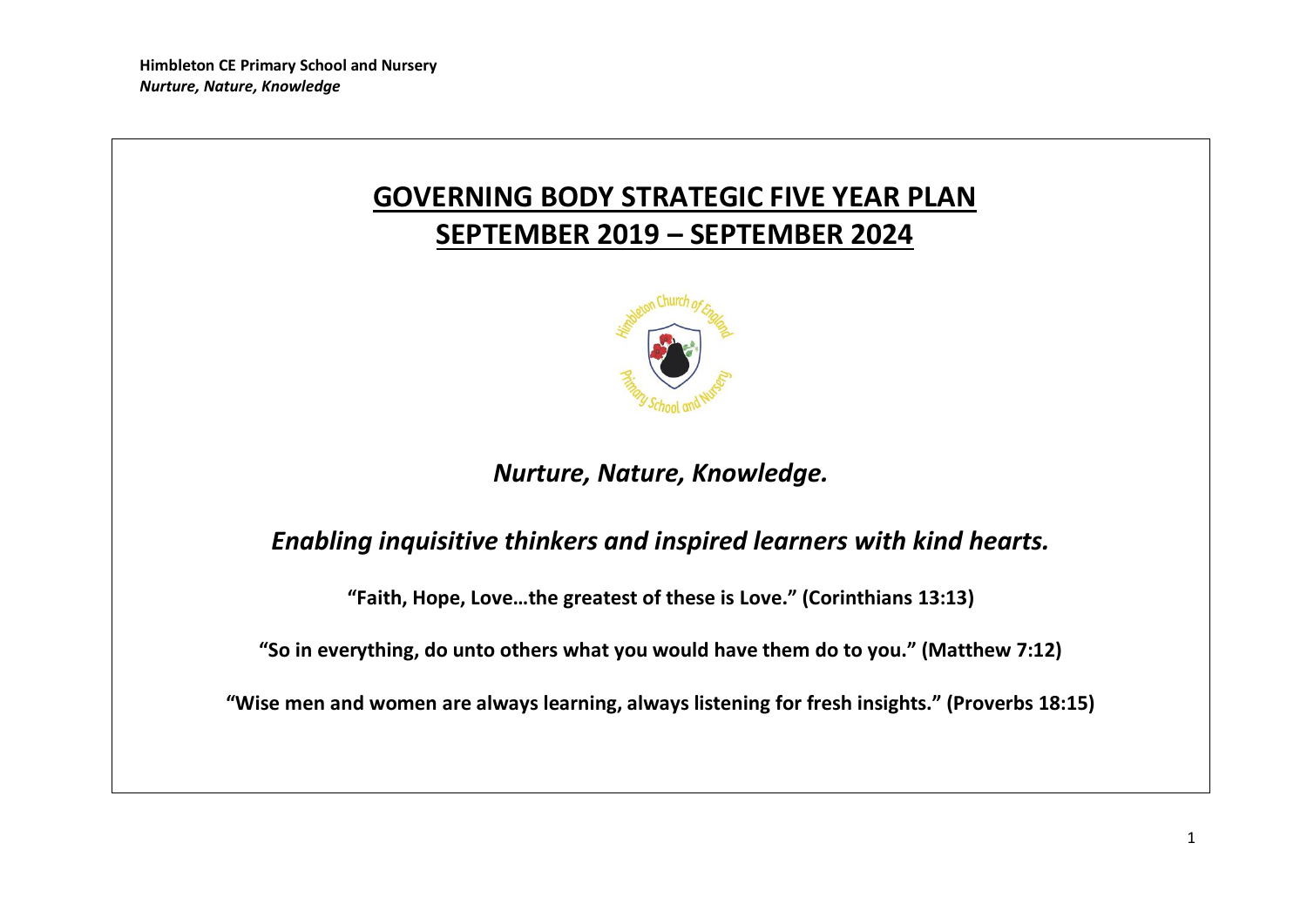**Himbleton CE Primary School and Nursery's Strategic Plan** is intended to give direction to the school as a whole in implementing its vision and aims. It will set out the school's Strategic Plan over the next five years and provide a monitoring and self-evaluation mechanism for Governors and the Leadership Team. It should be read in conjunction with the Governing Body Monitoring Plan. In accordance with the responsibilities placed on Governors, it will:-

- 1. ensure clarity of vision, ethos and strategic direction of the school;
- 2. ensure the Governing body is holding executive leaders to account for the educational performance of the organisation and its pupils and the performance management of staff;
- 3. ensure the Governing body is overseeing the financial performance of the organisation and making sure its money is well spent.

The School Development Plan (SDP) provides the details of how the strategic plan will be achieved and is a shorter-term operational plan extending over a period of 1 year. The SDP is developed by the Headteacher and staff team and sets out in operational terms how the long-term strategy of the school is to be achieved.

The plan will be reviewed annually at the first Full Governing Body meeting of the school year and will be revised every 5 years, maintaining a long-term strategic perspective.

The Full Governing Body meets at least termly. There are 3 established committees dealing with Standards, Finance and Pupil Support. Each committee meets termly and are delegated specific roles and responsibilities, reporting to Full Governing Body meetings. Each Governor is also allocated specific curricular and statutory responsibilities, reporting to the Full Governing Body.

**Himbleton CE Primary School and Nursery** is a Voluntary Controlled Church of England School. It is smaller than the averagesized Primary school. There are 3 mixed-age classes. Almost all pupils are of White British heritage. The proportion of pupils who have special educational needs and/or disabilities is broadly in line with the national average. The proportion of pupils who have an education, health and care plan is also below other schools nationally. The age range is from 3 to 11 years with cohort entry of 14 pupils and a current school roll of 87.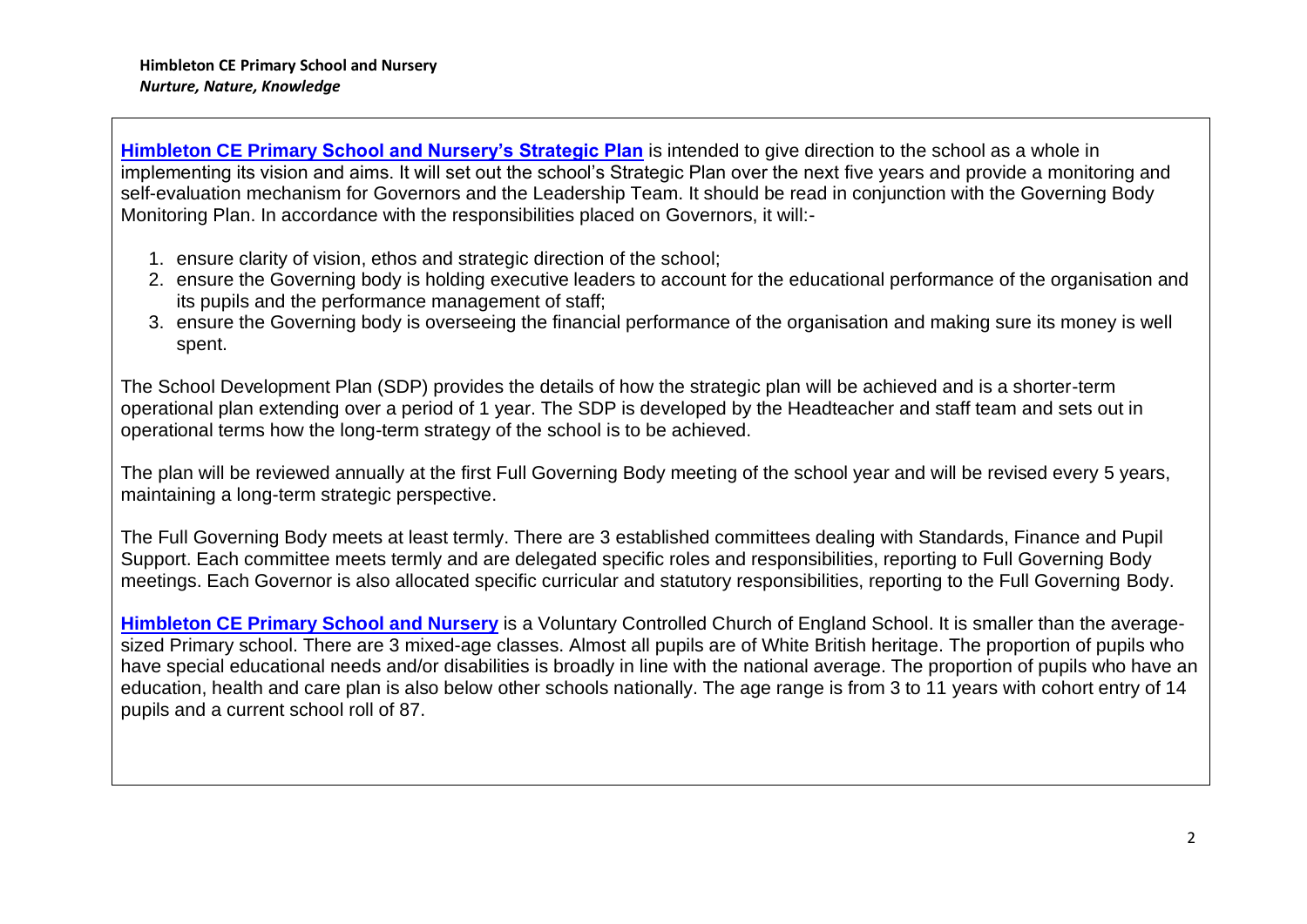**Our Motto** 'NURTURE, NATURE, KNOWLEDGE' highlights the three key areas at the heart of Himbleton School and is reflected in everything we do. Our motto is derived from our overall vision.

## **Our Vision**

We aim for children in our school to be happy and confident learners. English, Maths and creativity provide the key focus at Himbleton School along with outdoor learning and an introduction to Science to prepare our children for their future.

**Values** - We are guided by our key Christian values of **Respect**, **Friendship** and **Perseverance**, **Truthfulness**, **Forgiveness** and **Courage**. We live out these values in every aspect of our daily lives ensuring every child in our school is happy, cared for and nurtured. From the eldest to the youngest, our children learn to show respect for themselves, their surroundings and others. Adults are treated with dignity. It is our aim for all our children to approach their learning with joy and determination ensuring they are well prepared for their lifelong learning journey.

**Family** - Himbleton is a happy church school with a real family feel to it. Our family ethos is one of respect and nurture allowing our children to grow and flourish in an ever-changing 21<sup>st</sup> Century society. Peer groups are close and friendships are made by children throughout the school. In partnership with St Mary Magdelene's Church our aim is to serve the local and wider community.

**Outdoors and our curriculum** - Our beautiful natural environment is central to our curriculum and integral in our strive for high academic standards and achievement. Our on-site Forest School run by our Accredited Forest School Leader ensures learning can take place outside in all weathers, keeping the children healthy, active and giving them context, vocabulary and experiences that simply wouldn't be possible in more urban surroundings.

**Expectations** - Through our values, we embed high expectations on ourselves and each other. Children are proud of their work and individual achievements are celebrated. Our caring and inclusive Christian environment aims to provide children with the best possible start in life so that they grow into confident, responsible, high achieving citizens of the future. Our small class sizes and integrated nursery ensure every child's individuality, gifts and talents are recognised by both teachers and children alike. Each child is encouraged and valued at Himbleton for the contribution they make to our wonderful school.

Our overall vision is focused on **'enabling inquisitive thinkers and inspired learners with kind hearts'. These are the values we aim for children to leave Himbleton School with as they progress into the next stage of their education.** 

**In 2016 Ofsted rated Himbleton school as a 'Good' school. In order to improve the following was recommended:-**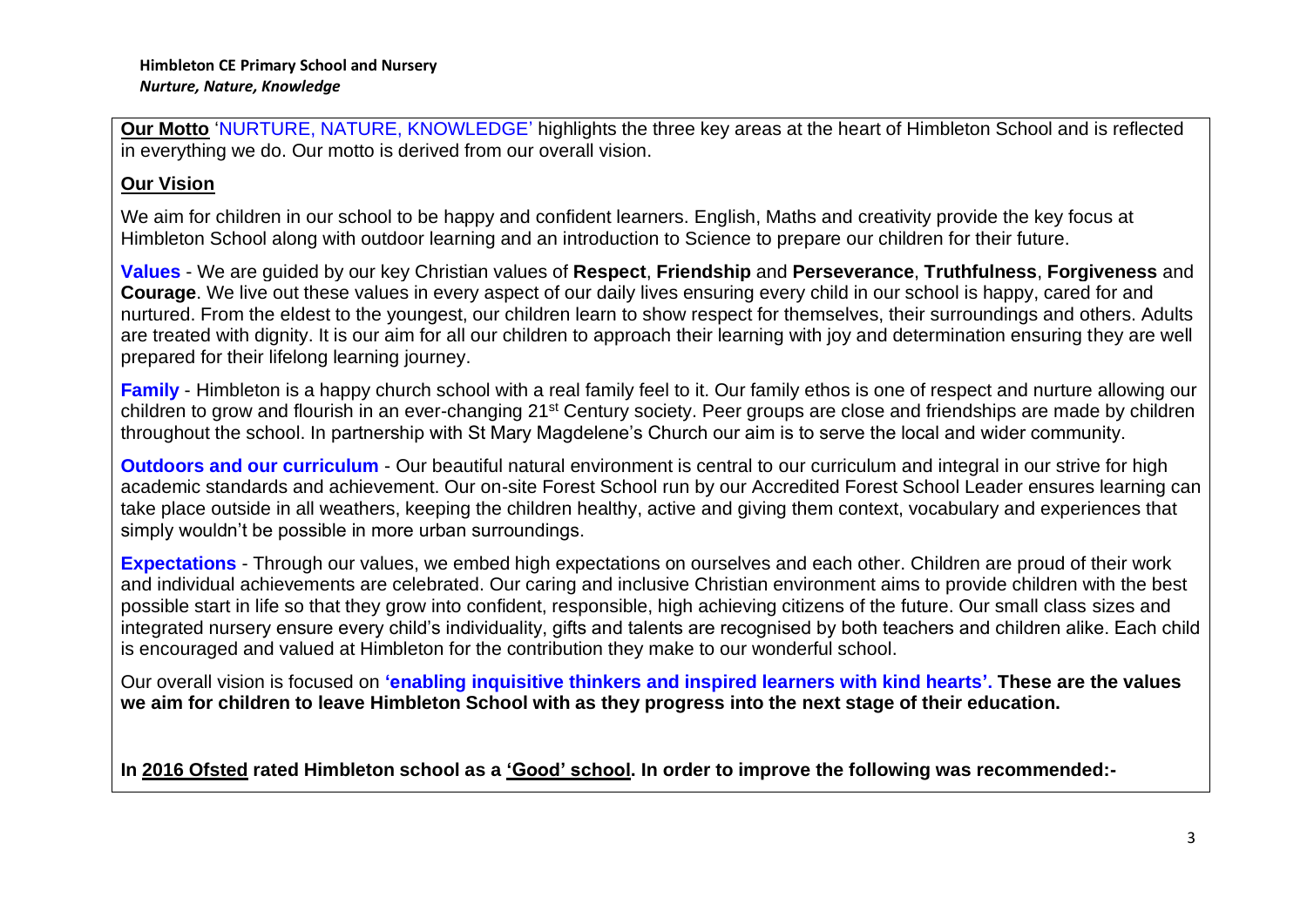- (1) the system for tracking pupils' progress is refined to enable the governors to receive the same level of detail about pupils' progress as they do about pupils' attainment  $\frac{1}{15}$
- (2) subject leaders have opportunities to monitor fully the impact of their work  $\frac{1}{15}$
- $\bullet$  (3) monitoring activities carried out by governors are more sharply focused on the  $\frac{1}{34}$  priorities set out in the school development plan see
- (4) pupils are moved on to more challenging work in mathematics as soon as they are ready  $\frac{17}{35}$
- (5) the lower ability pupils in key stage 2 are supported to fill the gaps in their knowledge of 'tricky words'.  $\frac{177}{355}$

In **January 2020 Ofsted** continued to rate Himbleton as a **'Good' school**. In order to continue to improve the following was recommended:-

- (a) leaders need to ensure that the content of curriculum plans is carefully selected and sequenced
- (b) ensure all staff consistently record all pupil welfare concerns in line with school policy
- (c) improve pupil attendance rates

## **In 2016 Siams rated Himbleton school as 'Good'. In order to improve the following recommendations were made**

• (a) Ensure that Christian distinctiveness and the school's core Christian values are explicitly shared with all stakeholders, so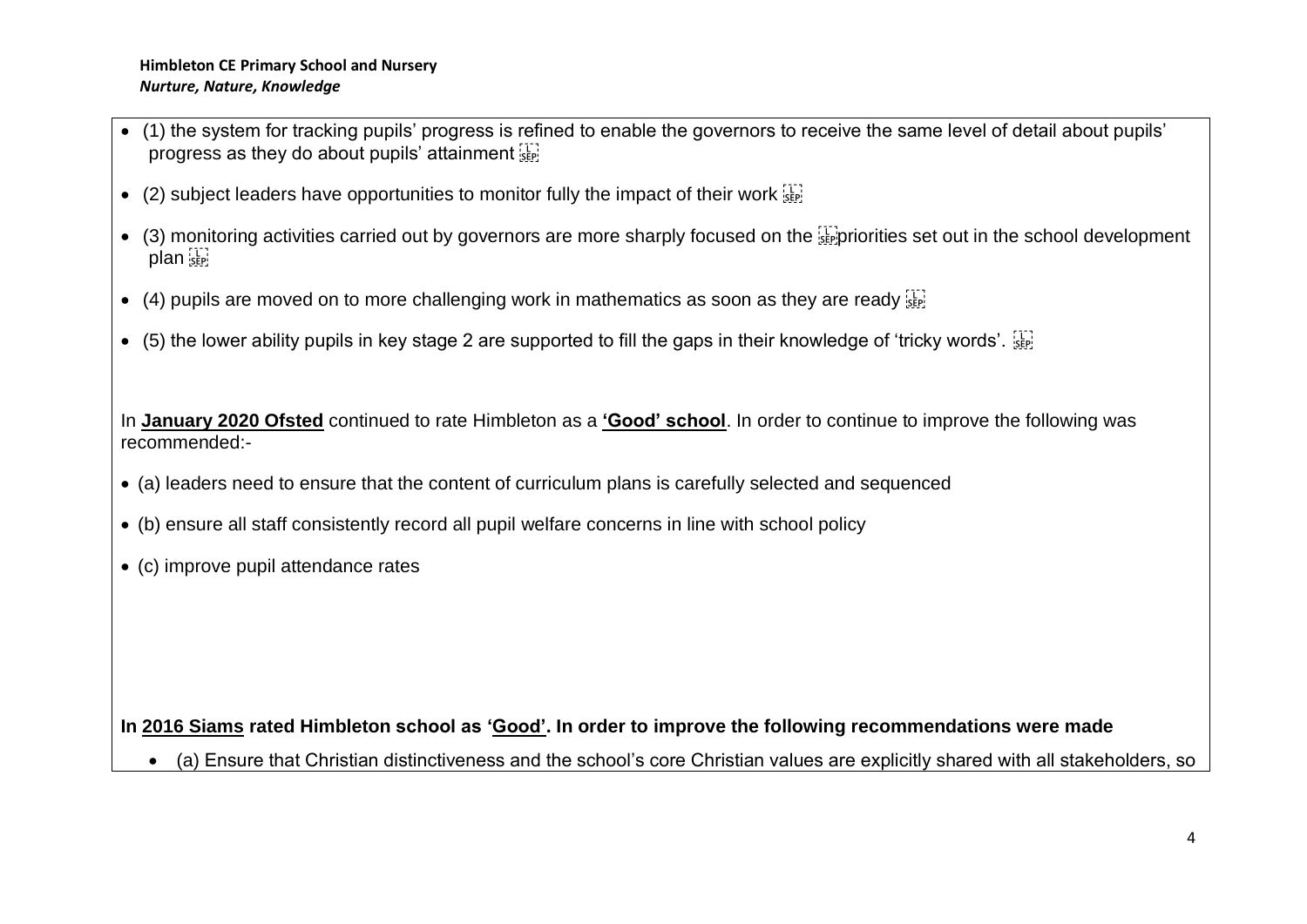that there is a clear understanding of how these values impact on the daily life of the school community seed

- (b) Establish a shared understanding of spirituality which is developed across all curriculum areas, so that high quality planning for spiritual, moral, social and cultural (SMSC) development can be undertaken and pupils' spiritual development can be enhanced still further
- (c) Embed the new Worcester Agreed Syllabus for religious education (RE) so that the quality of teaching and assessment in all classes is consistent see

The identified improvement requirements have been addressed in this Strategic Plan and in our Governor Monitoring Plan highlighted by '*(OFSTED identified improvement)'* or '(SIAMS identified improvement)'

Governors have identified **4 main strategic priority areas** for the next five years, to be reviewed annually:-

- 1. Stability and consistent leadership;
- 2. Increase numbers on the roll;
- 3. Monitoring of attainment, progress and pupil groups including Covid recovery plan.
- 4. Exploration of change in age to convert from a First School to a Primary School.

## **GOVERNORS STRATEGIC PLAN FOR 2021-22**

**Priority 1: Stability and Consistent Leadership**

- **1.1 A permanent Head Teacher who embraces leadership of the school and drives improvement has been recruited**
- **1.2 Ensure succession planning is in place –** ensure staff have access to relevant training courses to further their professional knowledge. Forest School knowledge to be shared – back up leader to be investigated
- 1.3 Robust Head Teacher Performance Management set realistic targets having regard to advice from LA advisor and review these targets against KPI's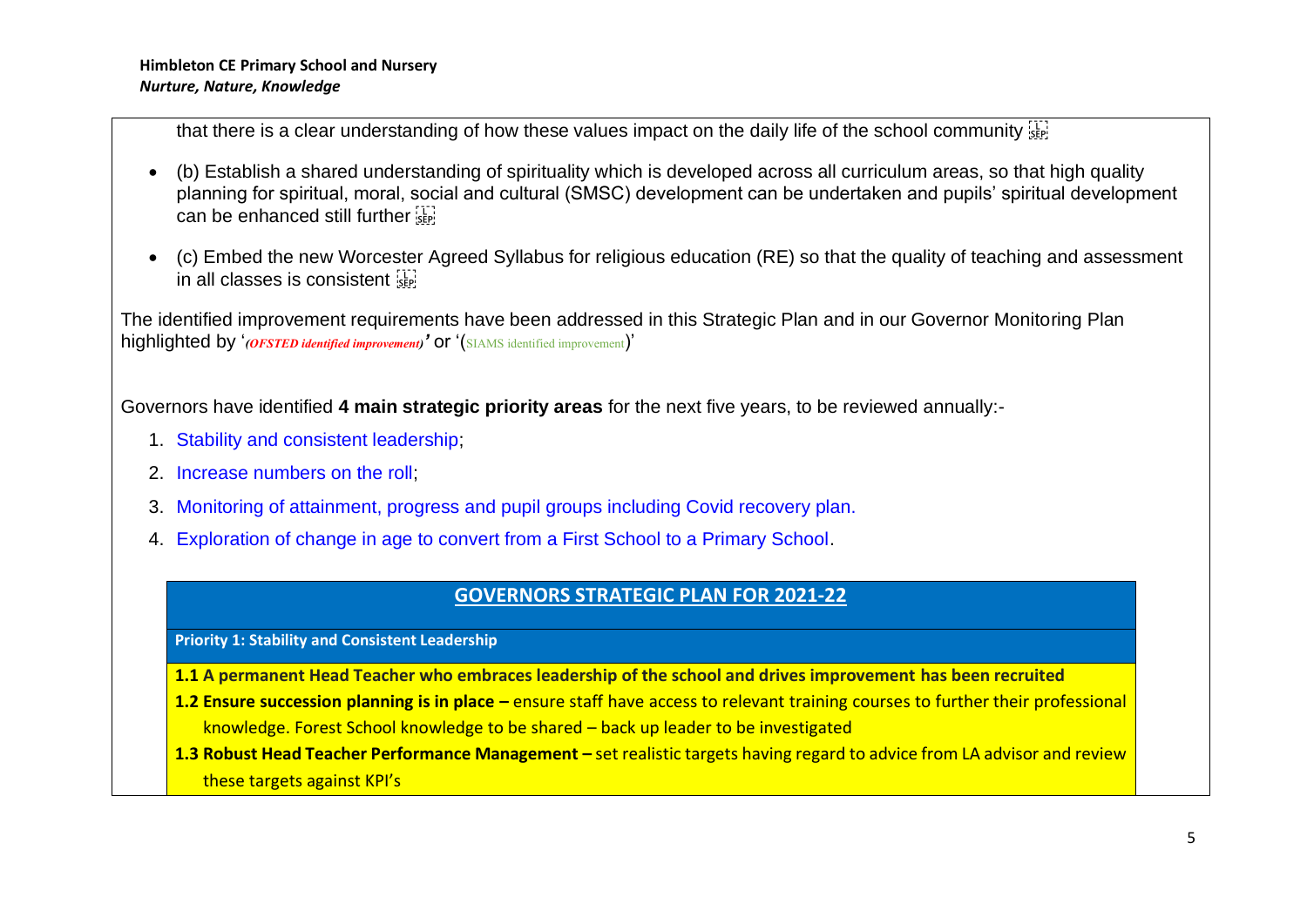#### **1.4 Implementation of mental health and wellbeing support for both children and staff**

**1.5 Provide effective and committed leadership, governance and financial control -** Be proactive and reactive to government policy and funding recognising the uncertainties and challenges, particularly related to a small school and making the best decisions for the school. Ensure funding streams including Pupil Premium and Sports Premium are appropriately used to best effect

#### **1.6 Training of Governing Body –**

- ensure the whole Governing Body attends relevant courses regularly and records are kept
- whole Governing Body to participate in Local Authority and Diocese training, taking advantage of the support on offer from both relating to HT and Governor training
- ensure SIAM's priorities and encourage, welcome and support diversity through links with other schools
- Maintenance of a professional Governor Clerk for legal advice, induction training and development needs, reporting and follow up actions
- **1.7 Regular Governor involvement in meetings with staff related to specific curriculum areas and pupil attainment –** see comprehensive Governing Body Monitoring Plan for details. Subject leaders/subject Governors to feedback to FGB on impact of the subject leaders work *(OFSTED identified improvement(2))*
- **1.8 Yearly overview letter to parents regarding the work of the Governing Body**

#### **Priority 2: Increase numbers on the roll**

**2.1 New website -** Himbleton CE Primary School and Nursery will have an up to date, comprehensive and informative website that is fully compliant and attractive to prospective families.

- **2.2 Raise profile of school -** The school will be advertised in target areas using leaflets and banners, newspapers
- **2.3 Social media**  presence to be further enhanced
- **2.4 Investigate introduction of holiday clubs/facility letting to provide secondary income for the school –** costings/lettings Policy/advertise
- **2.5 Enhance Forest School facilities**
- **2.6 Increase nursery numbers which will then fill the school –** review of layout and facilities to maximise intake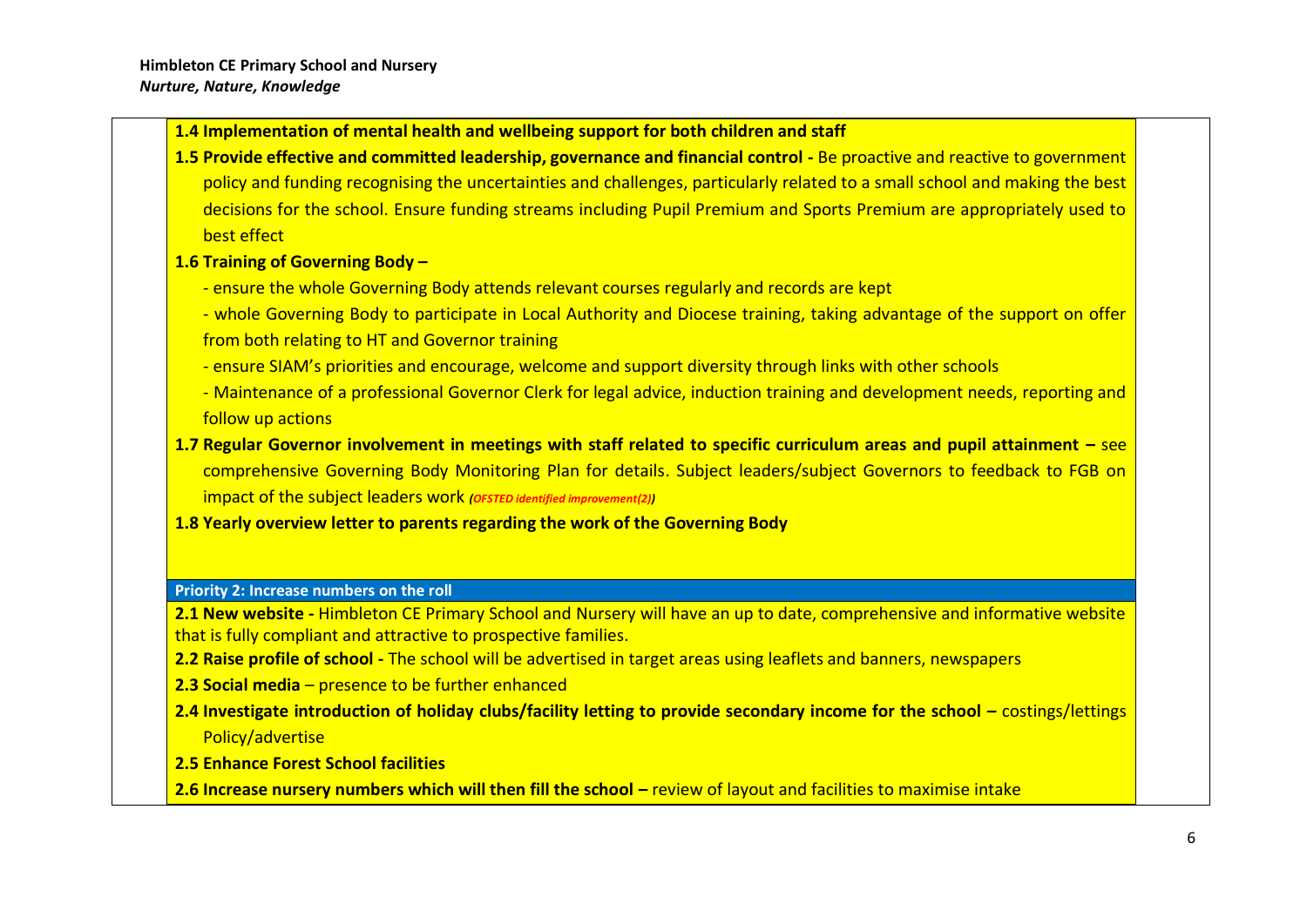| 2.8 Parental satisfaction survey's                                                                                               |
|----------------------------------------------------------------------------------------------------------------------------------|
|                                                                                                                                  |
| Priority 3: Monitoring of attainment, progress and pupil groups                                                                  |
| 3.1 Monitor and assess impact of new tracking system - FFT (OFSTED identified improvement (1)) - ensure the whole Governing Body |
| are provided with appropriate training in FFT. Ensure reports using FFT are regularly provided at GB meetings and                |
| discussed with progress identified clearly along with attainment.                                                                |
| 3.2 Termly monitoring of pupil progress and attainment OFSTED identified improvement(485)                                        |
| 3.2(a) Half termly monitoring of attendance (OFSTED identified improvement(c))                                                   |
| 3.3 Pupil outcomes in statutory assessments will be at least in line with national and local                                     |
| 3.4 Governor monitoring of SDP - see comprehensive Governing Body Monitoring Plan (OFSTED identified improvement(3))             |
| 3.5 To maintain at least an Ofsted rated 'Good', aiming for 'Outstanding' within five years.                                     |
|                                                                                                                                  |
| <b>Priority 4: Explore Change of Age application</b>                                                                             |
| Ensure on-going viability of the school and increasing the range of choice available to parents by conversion from First         |
| <b>School to Primary School.</b>                                                                                                 |
| 4.1 First intake of Yr5 in September 2021 with Phase 1 of development complete                                                   |
| 4.2 Application for planning permission                                                                                          |
| 4.3 Tender process for Phase 2                                                                                                   |
| 4.4 Building work for Phase 2 of development complete by September 2022                                                          |
| 4.5 Year 5 & Year 6 intake September 2022                                                                                        |

**MILESTONES**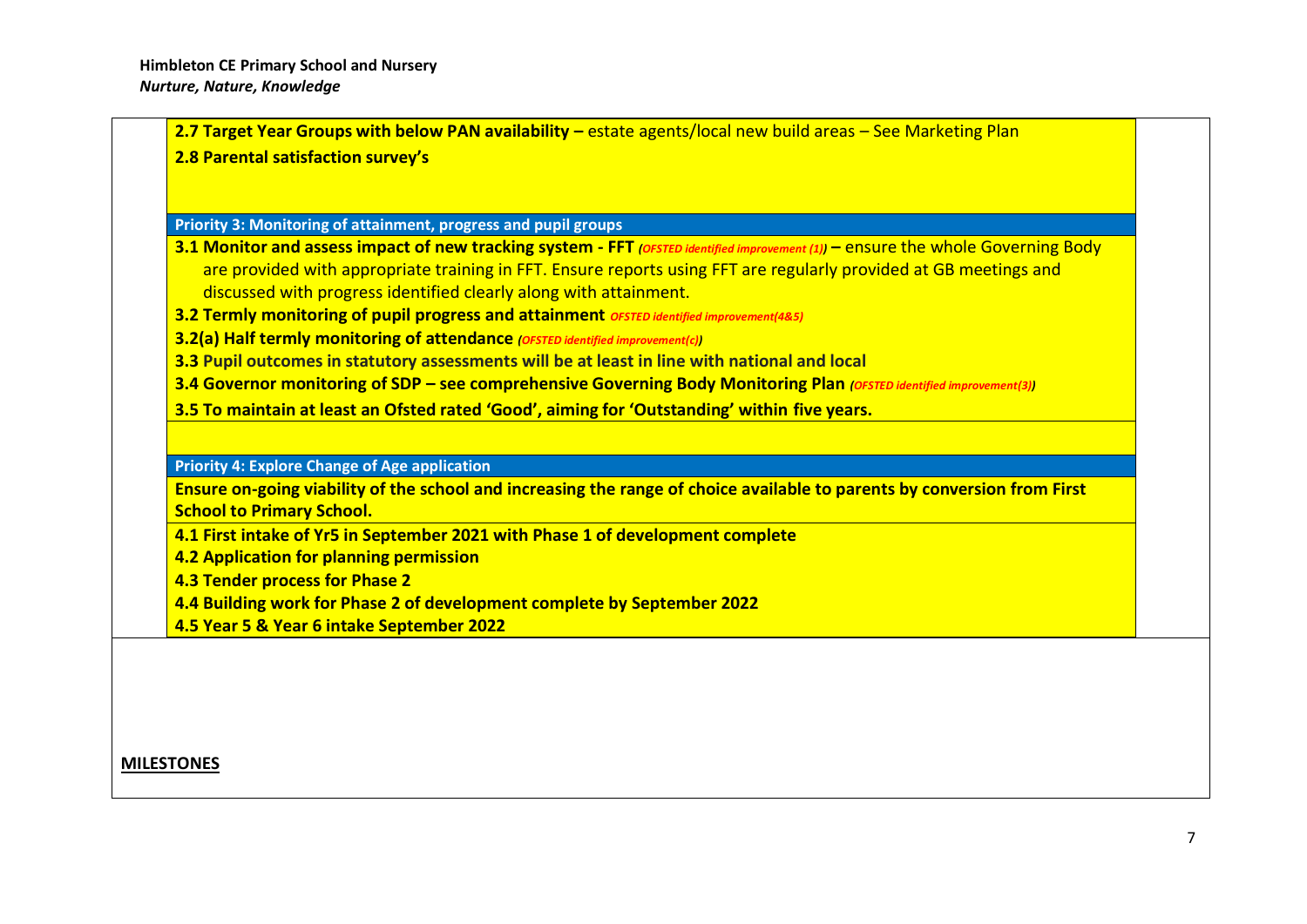| Priority                                                                        | Aim date for completion                                                                                                                                                               | Completed                    |
|---------------------------------------------------------------------------------|---------------------------------------------------------------------------------------------------------------------------------------------------------------------------------------|------------------------------|
| <b>Priority 1 - Stability and Consistent Leadership</b><br>1.1 New Head in post | Appoint Summer 2 (2019), in post Autumn 1 (2019)                                                                                                                                      | <b>Autumn A (2019)</b>       |
| 1.2 Succession planning                                                         |                                                                                                                                                                                       | Ongoing                      |
| 1.2 Head Teacher performance management                                         | First external review 6/11/19, continuing termly TASP<br>Performance Management cycle and Training on-<br>going - Summer B (2022) Target setting Autumn B /<br><b>Review Summer B</b> |                              |
| 1.4 Mental health and Wellbeing Initiatives                                     | <b>Spring A (2022)</b>                                                                                                                                                                |                              |
| 1.5 Financial control                                                           | Annual Sports/Pupil Premium Reports to FGB<br>Autumn (2021)                                                                                                                           |                              |
| 1.6 Governor Training                                                           | On-going - record keeping and feedback at FGB<br>Meetings                                                                                                                             |                              |
| 1.7 Governor/staff meetings                                                     | Autumn B (2021) and on-going                                                                                                                                                          |                              |
| 1.8 Letter to Stakeholders                                                      | Summer B                                                                                                                                                                              |                              |
|                                                                                 |                                                                                                                                                                                       |                              |
| Priority 2 - Increase numbers on the roll                                       |                                                                                                                                                                                       |                              |
| 2.1 New website                                                                 | Autumn B (2021) continue to review and update<br>Forest School and Nursery pages particularly                                                                                         | Website live Autumn 2 (2019) |
| 2.2 Raise profile                                                               | On-going but target Spring B (nursery) and Autumn B<br>(school) (2022)                                                                                                                |                              |
| 2.3 Social Media                                                                | Ongoing                                                                                                                                                                               |                              |
| 2.4 Holiday Clubs/facility letting                                              | Summer B                                                                                                                                                                              |                              |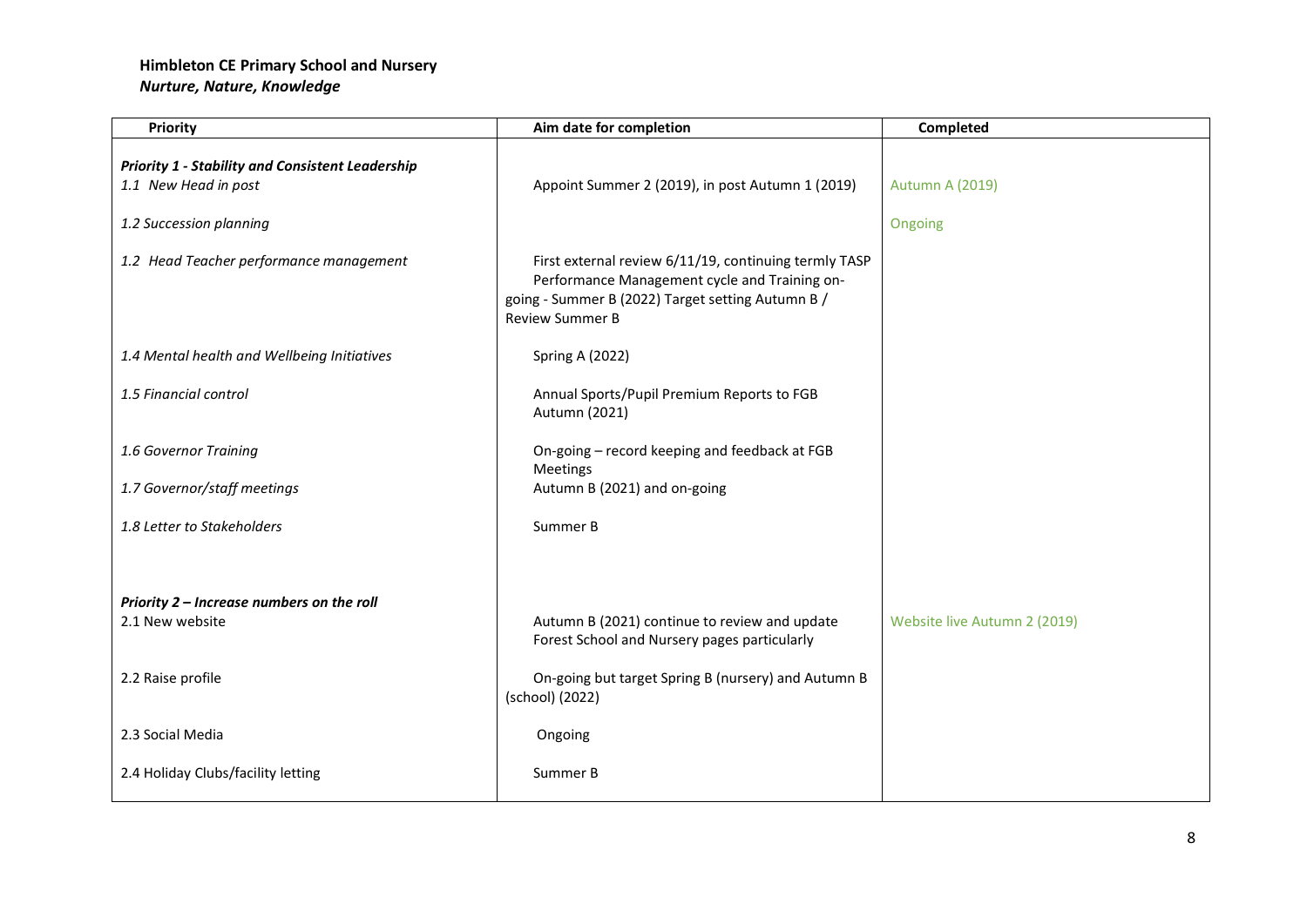| 2.5 Increase nursery numbers                                               | Spring B (2021) and target PAN 14 Autumn (2023) |                                 |
|----------------------------------------------------------------------------|-------------------------------------------------|---------------------------------|
|                                                                            |                                                 |                                 |
| 2.6 Increase numbers in other Year groups                                  | Autumn B (2021)                                 |                                 |
| 2.7 Parental satisfaction survey's                                         | <b>Spring B (2022)</b>                          |                                 |
|                                                                            |                                                 |                                 |
| <b>Priority 3 - Monitoring</b><br>3.1 FFT                                  | Termly - Autumn B/Spring B/Summer B             |                                 |
|                                                                            |                                                 |                                 |
| 3.2 Termly monitoring                                                      | Termly SpringA/SpringB/SummerA/SummerB          |                                 |
|                                                                            |                                                 |                                 |
| 3.2a Half termly monitoring of attendance                                  | Half termly and review Summer B (2022)          |                                 |
|                                                                            |                                                 |                                 |
| 3.3 Statutory Outcomes - Yr1 Phonics / Yr2 SATS                            | On-going and review Summer B (2022)             |                                 |
| 3.4 Governor Monitoring                                                    | Ongoing and review Summer B (2022)              |                                 |
|                                                                            |                                                 |                                 |
| 3.5 Achievement of Ofsted ratings                                          | 'Good' - Summer B (2020)                        | Achieved 'Good' Spring A (2020) |
|                                                                            | 'Outstanding' - Summer B (2024)                 |                                 |
| Priority 4 - Change of Age<br>4.1 Yr5 intake and Phase 1 of build complete | <b>Autumn A (2021)</b>                          | <b>Autumn A (2021)</b>          |
| 4.2 Planning Permission granted                                            | <b>Spring B (2022)</b>                          |                                 |
| 4.3 Tender process complete                                                | Spring B (2022)                                 |                                 |
| 4.4 Building work complete<br>4.5 Yr5&Yr6 intake                           | <b>Summer B (2022)</b><br>Autumn A (2022)       |                                 |
|                                                                            |                                                 |                                 |